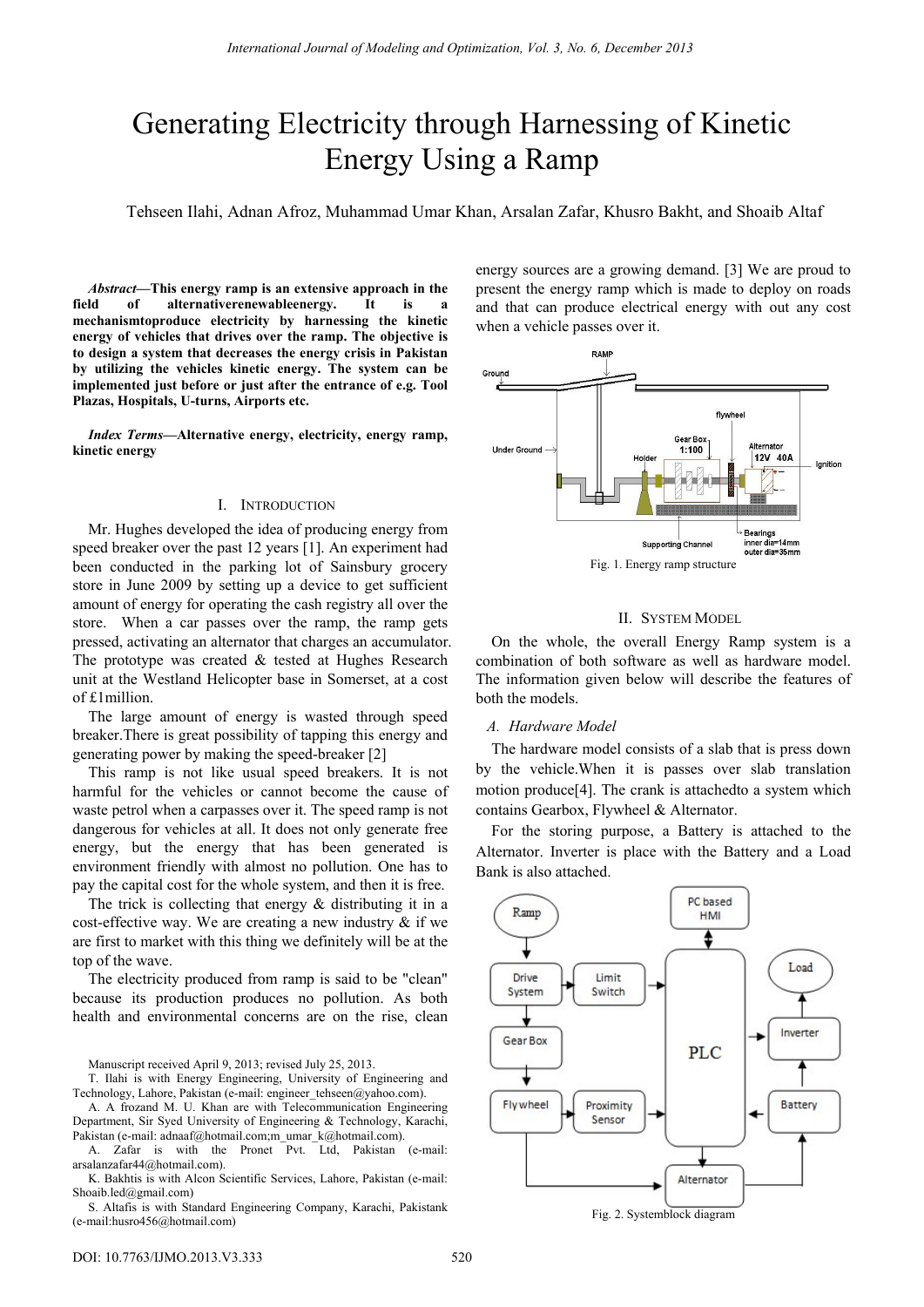A rotation reader circuit is placed in front of Flywheel. Relays are attached for the purpose of controlling. First one is attached between Alternator & Battery and second is between Battery and Inverter that break the connection. The third relay is placed between the inverter and the load which indicates the completion of process i.e. when inverter passes 220V it energies the relay and a connection is produced between the Inverter and the Load Bank.

A Limit switch is placed below the slab for the counting of the cars. When a car passes over the slab, the limit switch is pressed then the limit switch signals sends to the digital input (1746-IB16) module.



Fig. 3. Internal hardware arrangement

# *B. Software Model*

Allen Bradley SLC 5/03 PLC is used for monitoring & controlling of the system[5] and a PC-Based HMI is connected with it for displaying the process.

Whole system is fully automated with programmable logic controller PLC.

The Software's that are used for Automation are listed below:

| R SLinx Classic                           | : Diver installer      |
|-------------------------------------------|------------------------|
| RSLogix 500                               | : Ladder Programmer    |
| R SLogix Emulate 500 : Offline Simulator. |                        |
| R SV jew 32                               | : PC-Based HMI Display |

The Modules that are used in SLC 5/03 are listed below:

1747-L532 (SLC 5/03 Processor)

1746-IB16 (Digital dc Input Modules)

1746-OB16 (Digital dc Output Modules)

1746-NI4 (Analog Input Modules)

The rotation reader provided pulses that are the digital input of the 1746-IB16 module. PLC is programmed that the pulses is converted into rpm and are displayed on the PC-Based HMI.

When a car passes over the slab, thelimitswitch is pressed thenthe limit switch signals sends to the digital input (1746- IB16) module of PLC. Finally number of cars displayed on the PC-Based HMI.

Relays are attached for the purpose of controlling. The output module (1746-OB16) of PLC controls the relaysandthe indication is displayed in the circuit.

### III. PROCESS DIAGRAM

This section represents the system process block diagram.



Fig. 4. Systemprocess diagram

# IV. RESULT AND DISCUSSION

When one vehicle passes over the ramp, it produces 12- 14volts & 8-10 amperes for 2×4 seconds

- One car produce 12-14v and 9A in 2seconds
- One car produce Power of 240W. (vehicle pushes twice a slab).
- 500W 43AH battery will charge in 4 hours. The hour's calculation is determined by:

Hours =AH rating/ load current

where Hours is the life of battery. AH rating is the Ampere Hour rating of battery [6].

110watts bulb glow for 4hour & 30 minutes



Fig. 5. System implemented at ground

The power is calculated by: P=VI

where *P* is the power, V is voltage, and I is the current. Hence I=P/V=110/12=9.1

Therefore,

$$
AH=4.5\times9.1 \approx 41AH
$$

Kinetic Energy: K.E produce in flywheel, E (rotational)= $1/2$  I $\omega$ 2